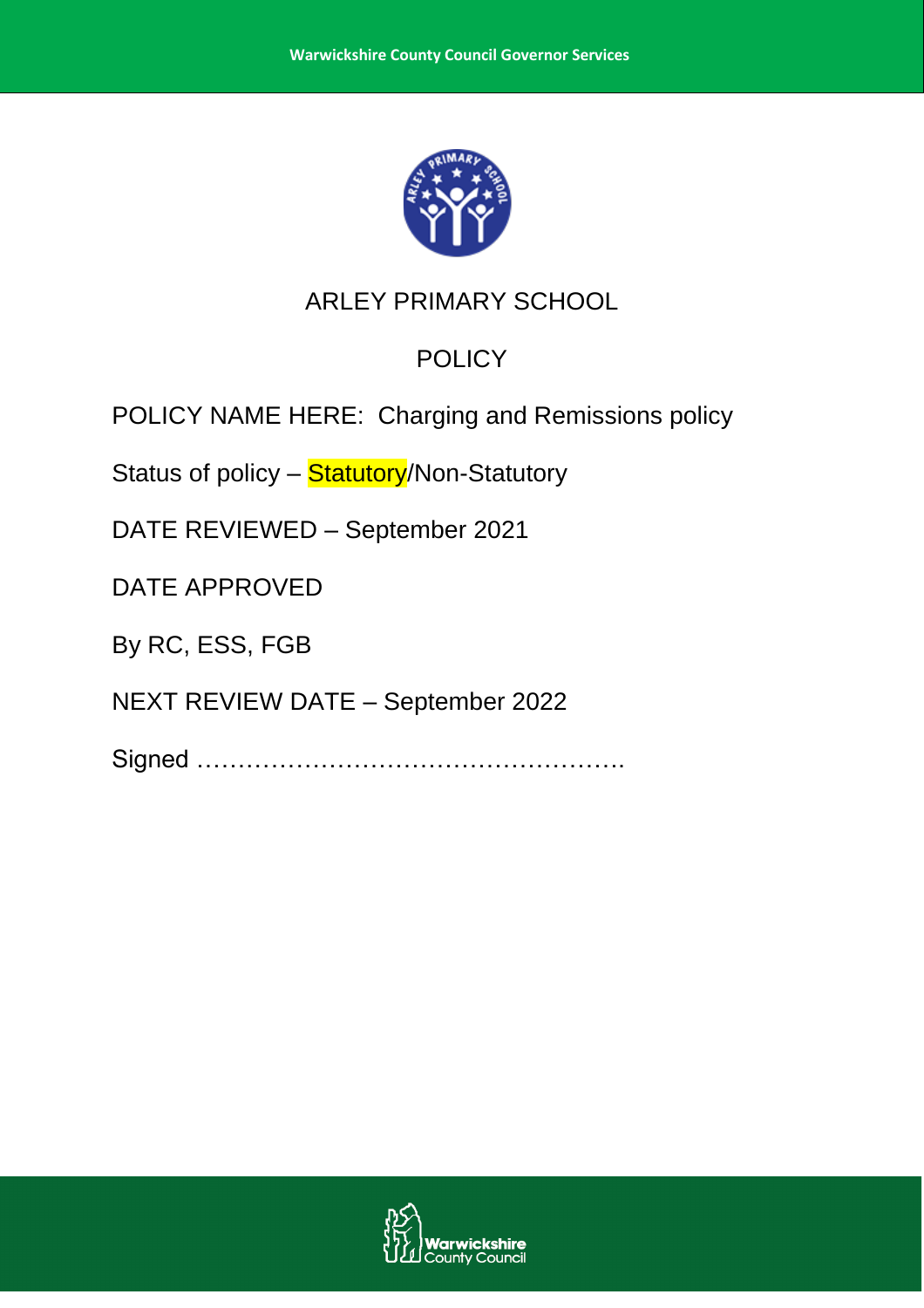### **Statement of intent**

Arley Primary School is committed to ensuring equal opportunities for all pupils, regardless of financial circumstances, and has established the following policy and procedures to ensure that no child is discriminated against by our offering of school trips, activities and educational extras.

In addition, we are committed to adhering to legal requirements regarding charging for school activities, and meeting all statutory guidance provided by the DfE.

Our school aims to:

- Have robust, clear processes in place for charging and remissions
- Clearly set out the types of activity that can be charged for and when charges will be made

We promise:

- Not to charge for education provided during school hours.
- To inform parents on low incomes and in receipt of relevant benefits of the support available to them when asking for contributions.

### **1. Legislation and Guidance**

This policy is based on advice from the Department for Education (DfE) on [charging for school activities](https://www.gov.uk/government/publications/charging-for-school-activities) and [the Education Act 1996,](http://www.legislation.gov.uk/ukpga/1996/56/part/VI/chapter/III) sections 449-462 of which set out the law on charging for school activities in England.

### **2. Charging for education**

- 2.1. We will not charge parents for:
	- Admission applications.
	- Education provided during school hours.
	- Education provided outside school hours if it is part of the national curriculum, part of a syllabus for a prescribed public examination that the pupil is being prepared for by the school, or part of religious education.
	- Instrumental or vocal tuition, unless provided at the request of the pupil's parents.
	- Entry for a prescribed public examination, if the pupil has been prepared for it at the school.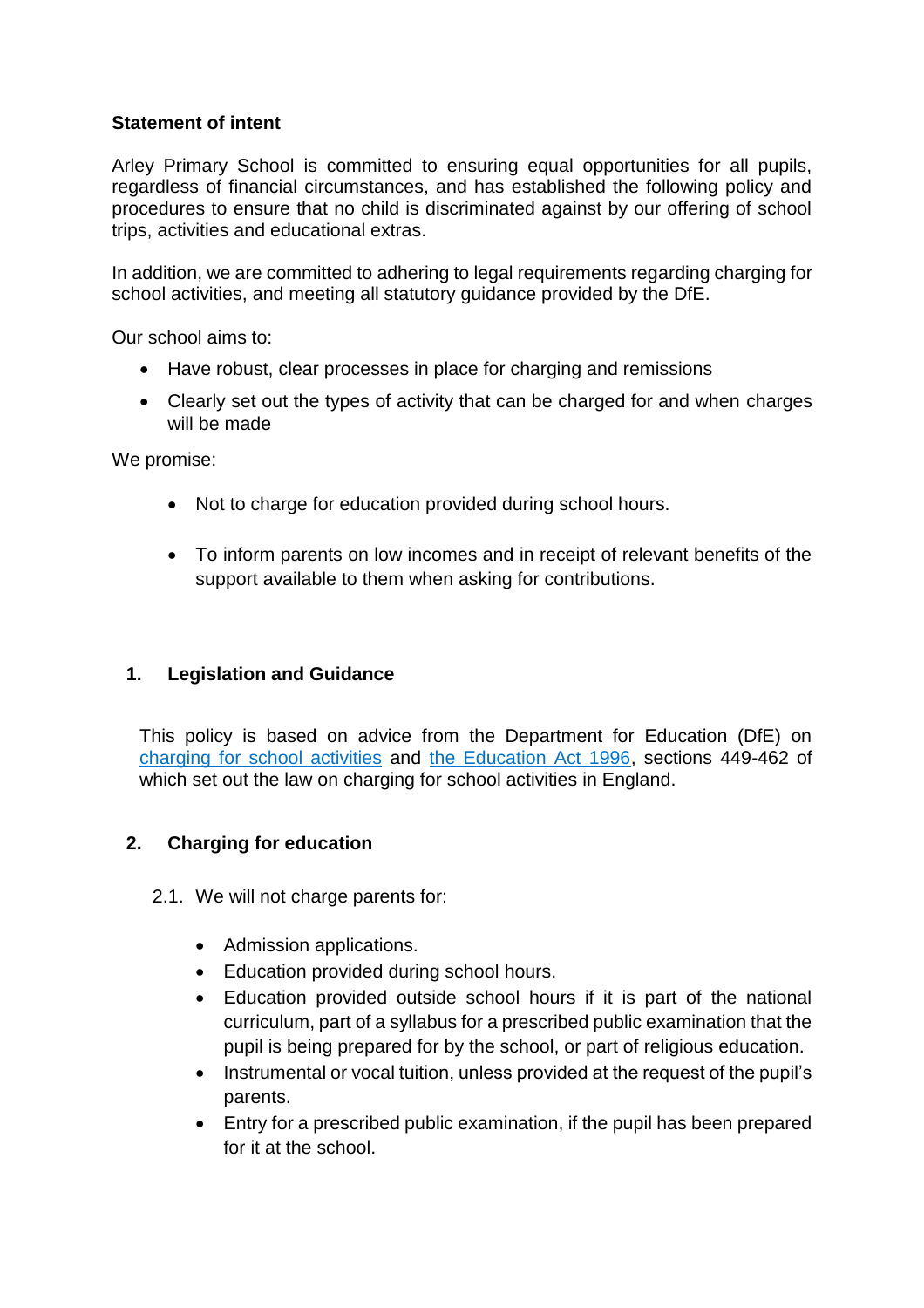- Examination re-sits, if the pupil is being prepared for the re-sits at the school.
- 2.2. We may charge parents for the following:
	- Materials, books, instruments or equipment, where they desire their child to own them
	- Optional extras
	- Music and vocational tuition (in certain circumstances)
	- Use of community facilities

## **3. Optional extras**

- 3.1. We may charge parents for the following optional extras:
	- Education provided outside of school time that is not:
		- Part of the national curriculum.
		- Part of a syllabus for a prescribed public examination that the pupil is being prepared for at the school.
		- Religious education.
	- Examination entry fees where the pupil has not been prepared for the examinations at the school
	- Transport, other than that arranged by the LA for the pupil to be provided with education
	- Board and lodging for a pupil on a residential visit
	- Extended day services offered to pupils
- 3.2. When calculating the cost of optional extras, the school will only consider the following:
	- Materials, books, instruments or equipment provided in relation to the optional extra
	- The cost of buildings and accommodation
	- The employment of non-teaching staff
	- The cost of teaching staff (including teaching assistants) under contracts for services purely to provide an optional extra
	- The cost, or an appropriate proportion of the costs, for teaching staff employed to provide vocal tuition or tuition in playing a musical instrument
- 3.3. The school will not charge in excess of the actual cost of providing the optional extra divided by the number of participating pupils. We will not charge a subsidy for any pupils wishing to participate but whose parents are unwilling or unable to pay the full charge. If a proportion of the activity takes place during school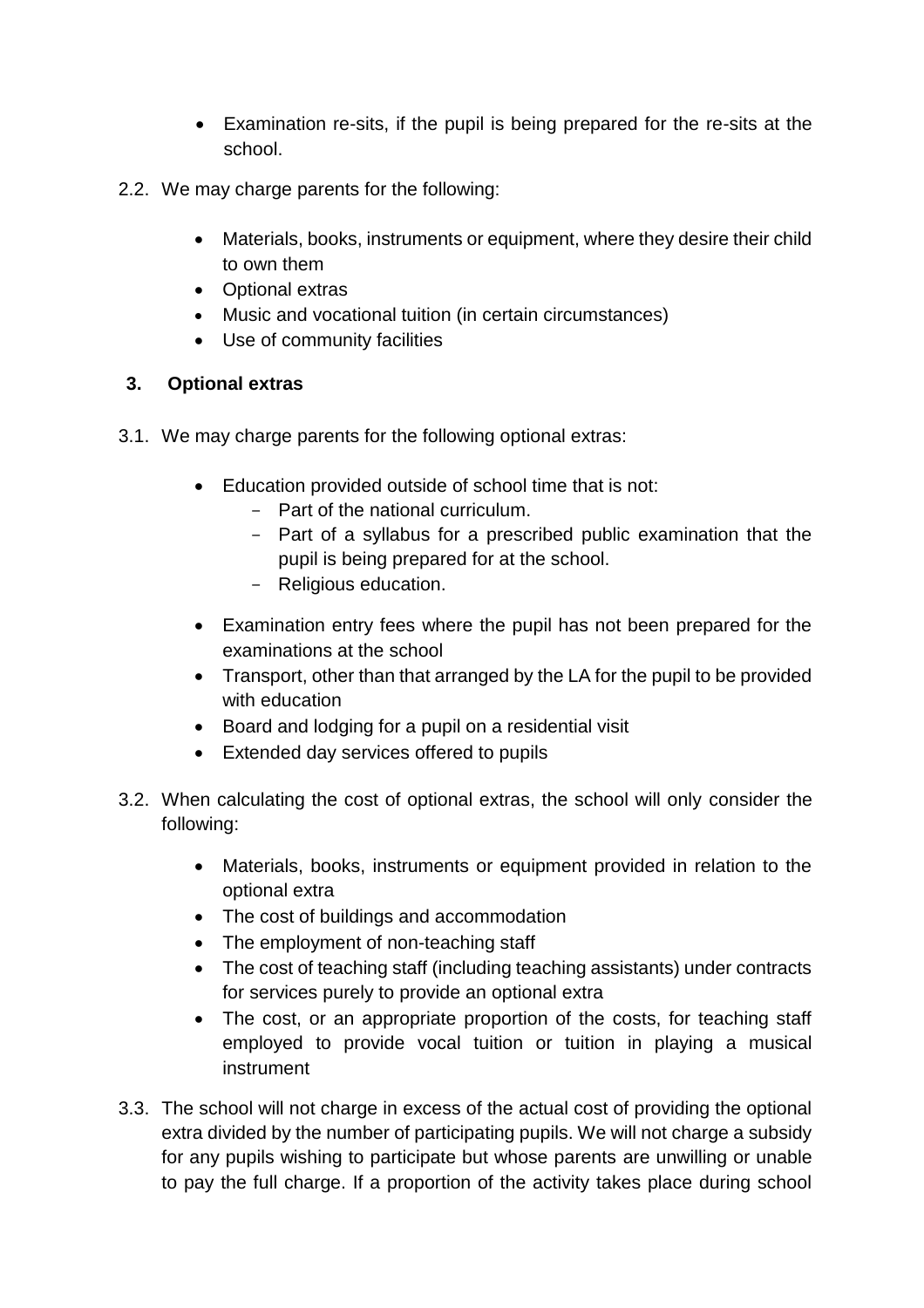hours, we will not charge for the cost of alternative provision for those not participating.

3.4. Participation in any optional activity will be on the basis of parental choice and a willingness to meet the charges. Therefore, parental agreement is a prerequisite for the provision of an optional extra.

### **4. Examination fees**

- 4.1. We may charge for examination fees if:
	- The examination is on the prescribed list (which includes SATs, GCSEs and A levels), but the pupil was not prepared for it at the school.
	- The examination is not on the prescribed list, but the school arranged for the pupil to take it.
	- A pupil fails, without good reason, to complete the requirements of any public examination where the governing board or LA originally paid or agreed to pay the fee.

## **5. Examination re-sits**

- 5.1. Where a pupil is entered for a second or subsequent attempt at an examination, we will pay the fee. Once pupils have left the school, re-sits must be taken at the school.
- 5.2. If a pupil or their parents consider it to be in the best interests of the pupil to request that an examination is re-marked, any fees involved must be covered by the pupil or their parents. If the awarding body changes the overall grade of the result, the school will not be charged by the awarding body and the parent/pupil will have their fees refunded.

## **6. Voluntary contributions**

- 6.1. We may, from time-to-time, ask for voluntary contributions towards the benefit of the school or school activities.
- 6.2. Some activities for which the school may ask parents for voluntary contributions include: school trips, music lessons, visitors to school eg pantomime/dance groups/science activities.
- 6.3. If an activity cannot be funded without voluntary contributions, we will make this clear to parents at the outset. We will also make it clear that there is no obligation for parents to make a contribution, and notify parents whether assistance is available.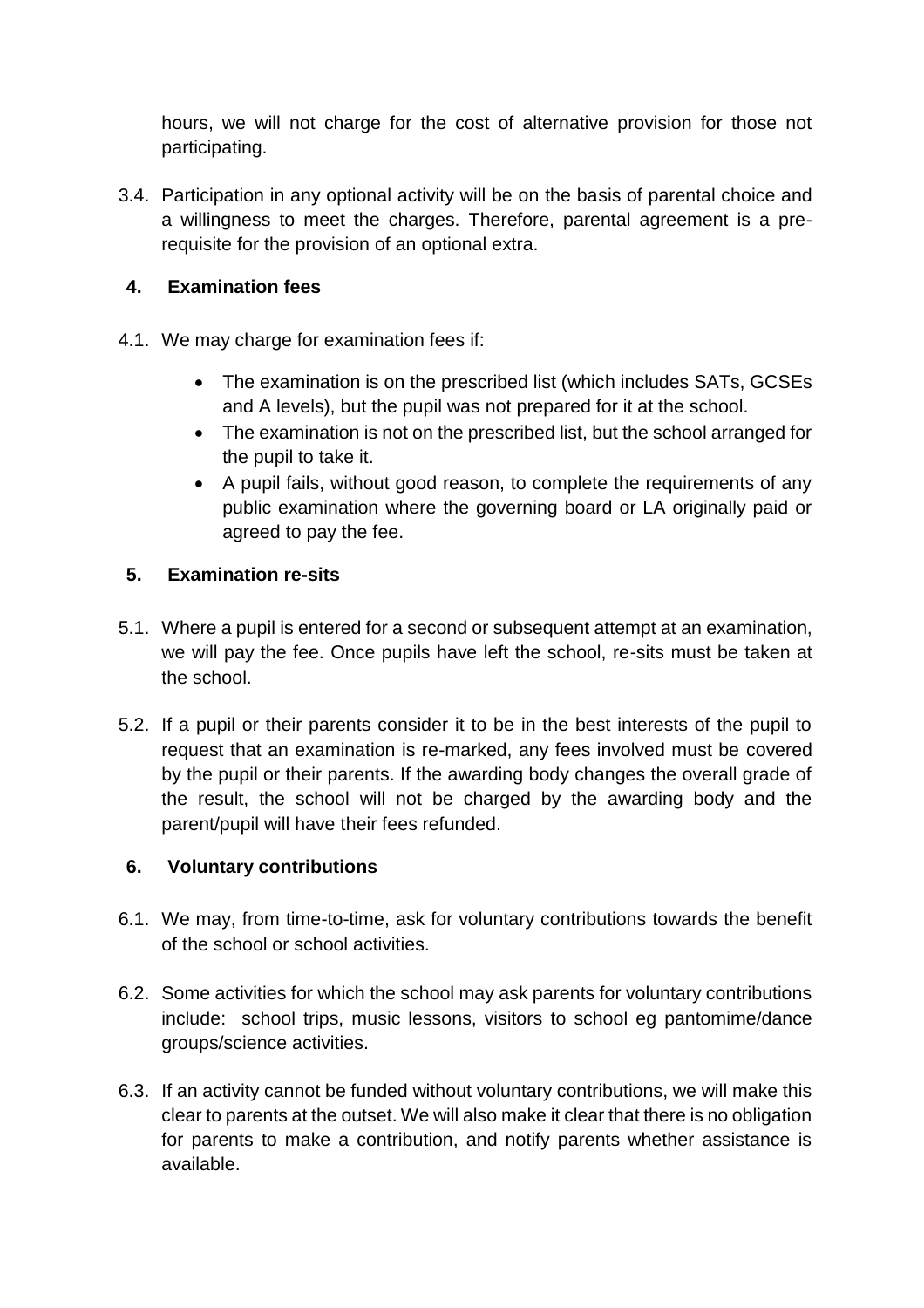- 6.4. No child will be excluded from an activity simply because their parents are unwilling or unable to pay. If a parent is unwilling or unable to pay, their child will still be given an equal opportunity to take part in the activity. If insufficient voluntary contributions are raised to fund an activity, and the school cannot fund it via another source, the activity will be cancelled.
- 6.5. We will strive to ensure that parents do not feel pressurised into making voluntary contributions.

### **7. Activities we charge for**

The school will charge for activities some and these will be shared transparantly with parents and reviewed with Governors on a regular basis.

#### **8. Music tuition**

- 8.1. Music tuition is the only exception to the rule that all education provided during school hours must be free. The Charges for Music Tuition (England) Regulations 2007 allow for charges to be made for vocal or instrumental tuition provided either individually or to groups of any size – provided that the tuition is at the request of the pupil's parents.
- 8.2. The charges will not exceed the cost of the provision, including the cost of the staff providing the tuition.

### **9. Transport**

- 9.1. We will not charge for:
	- Transporting registered pupils to or from the school premises, where the LA has a statutory obligation to provide the transport.
	- Transporting registered pupils to other premises where the governing board or LA has arranged for pupils to be educated.
	- Transporting pupils to meet an examination requirement when they have been prepared for the examination at the school.
	- Transport provided for an educational visit.

### **10. Residential visits**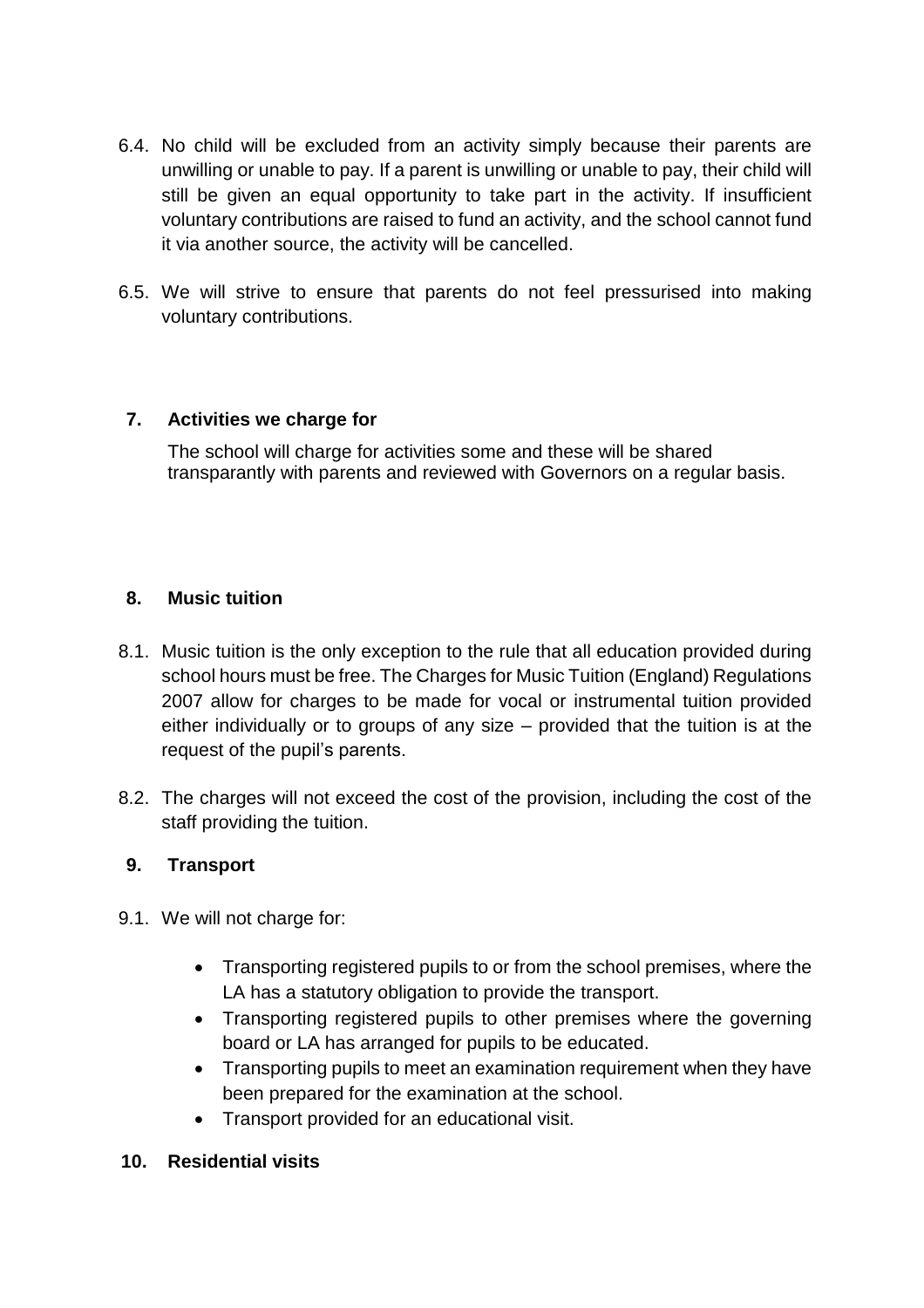- 10.1. We will not charge for:
	- Education provided on any visit that takes place during school hours.
	- Education provided on any visit that takes place outside school hours if it is part of the national curriculum, part of a syllabus for a prescribed public examination that the pupil is being prepared for at the school, or part of religious education.
	- Supply teachers to cover for teachers accompanying pupils on visits.
- 10.2. We may charge for board and lodging but the charge will not exceed the actual cost.
- 10.3. Parents who can prove they are in receipt of any of the following benefits will be exempt from paying the cost of board and lodging for residential visits:
	- Income Support
	- Income-based Jobseeker's Allowance
	- Income-related Employment and Support Allowance
	- Support under part VI of the Immigration and Asylum Act 1999
	- The guaranteed element of State Pension Credit
	- Child Tax Credit, provided that they are not also entitled to Working Tax Credit and have an annual gross income of no more than £16,190
	- Working Tax Credit run-on paid for four weeks after they stop qualifying for Working Tax Credit
	- Universal Credit if they apply on or after 1 April 2018, their household income must be less than £7,400 a year (after tax and not including any benefits they receive)
- 10.4. To request assistance, parents should contact via Mrs Claire Roberts at: admin2012@welearn365.com

The DfE's guidance on charging for school activities now links to [this page](https://www.gov.uk/apply-free-school-meals) in order to explain which benefits will exempt parents from paying for board and lodging for residential visits.

## **11. Education partly during school hours**

11.1. If 50 percent or more of the time spent on an activity occurs during school hours (including time spent travelling if the travel occurs during school hours), it is deemed to take place during school hours and no charge will be made.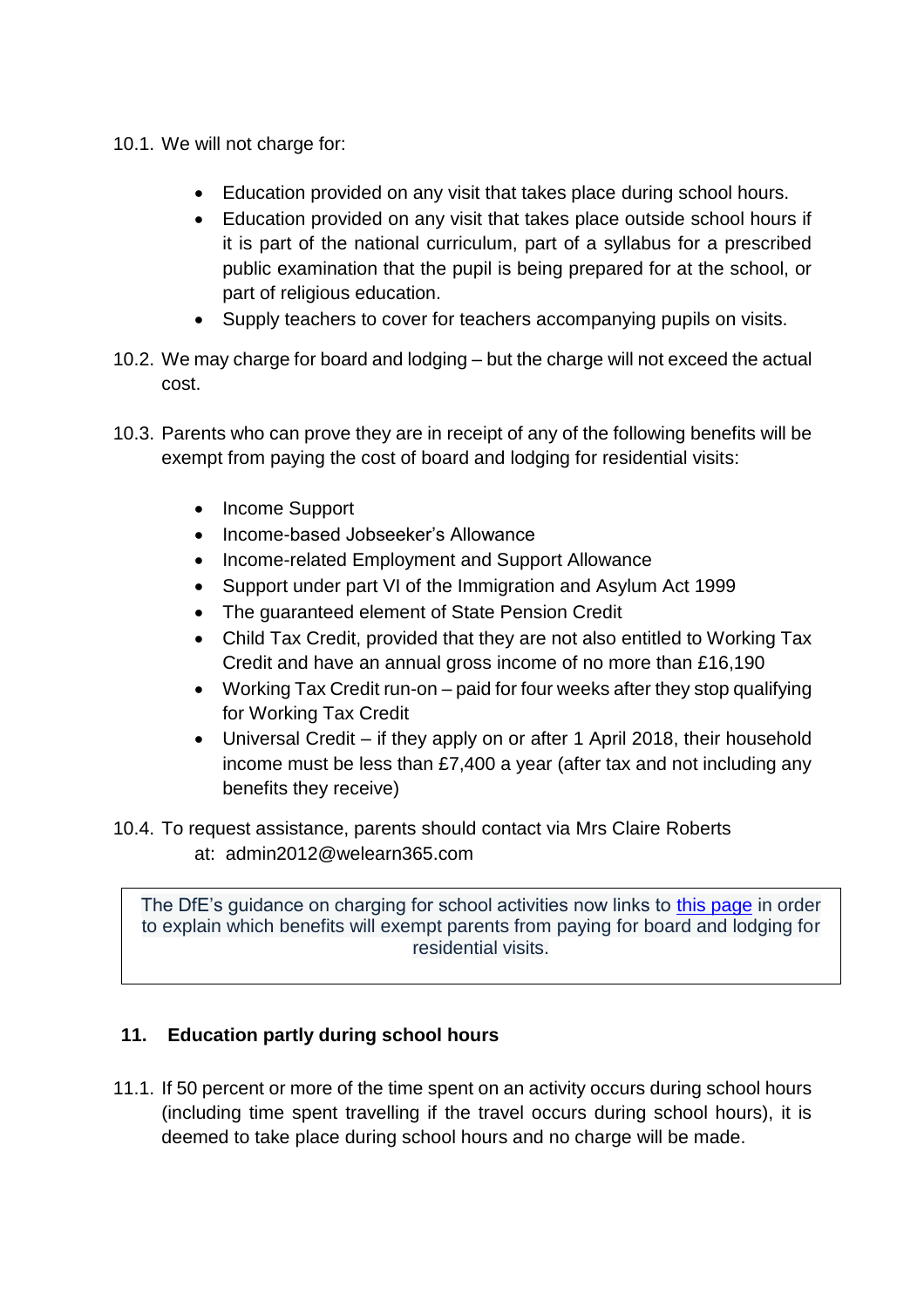- 11.2. If less than 50 percent of the time spent on an activity occurs during school hours, it is deemed to have taken place outside school hours and we may charge for the activity; however, we will not charge if the activity is part of the national curriculum, part of a syllabus for a prescribed public examination that the pupil is being prepared for at the school, or part of religious education.
- 11.3. **Residential visits:** If the number of school sessions covered by the visit is equal to or greater than 50 percent of the number of half days (any period of 12 hours ending with noon or midnight on any day) spent on the visit, we will not charge for the activity.
- 11.4. The remission of charges for board and lodging payments is the responsibility of the school. These costs will be borne by our contingency funds.

## **12. Damaged or lost items**

12.1. The school may charge parents for the cost of replacing items broken, damaged or lost due to their child's behaviour. Parents will not be taken to court for failure to pay such costs.

# **13. Remissions**

- 13.1. We have set aside a small fund to enable families in financial difficulty to send their children on visits/activities. The funding is limited and there is no guarantee that all requests can be met. Assistance will be allocated on a needs basis, and if the full cost of the trip/activity cannot be met through assistance funding and voluntary contributions, the trip/activity will be cancelled.
- 13.2. Parents who can prove they are in receipt of any of the following benefits will be exempt from paying the cost of board and lodging for residential visits:
	- Income Support
	- Income-based Jobseeker's Allowance
	- Income-related Employment and Support Allowance
	- Support under part VI of the Immigration and Asylum Act 1999
	- The guaranteed element of State Pension Credit
	- Child Tax Credit, provided that they are not also entitled to Working Tax Credit and they have an annual gross income of no more than £16,190
	- Working Tax Credit run on paid for four weeks after they stop qualifying for Working Tax Credit.
	- Universal Credit if they apply on or after 1 April 2018, their household income must be less than £7,400 a year (after tax and not including any benefits they receive)

The DfE's guidance on charging for school activities now links to [this page](https://www.gov.uk/apply-free-school-meals) in order to explain which benefits will exempt parents from paying for board and lodging for residential visits.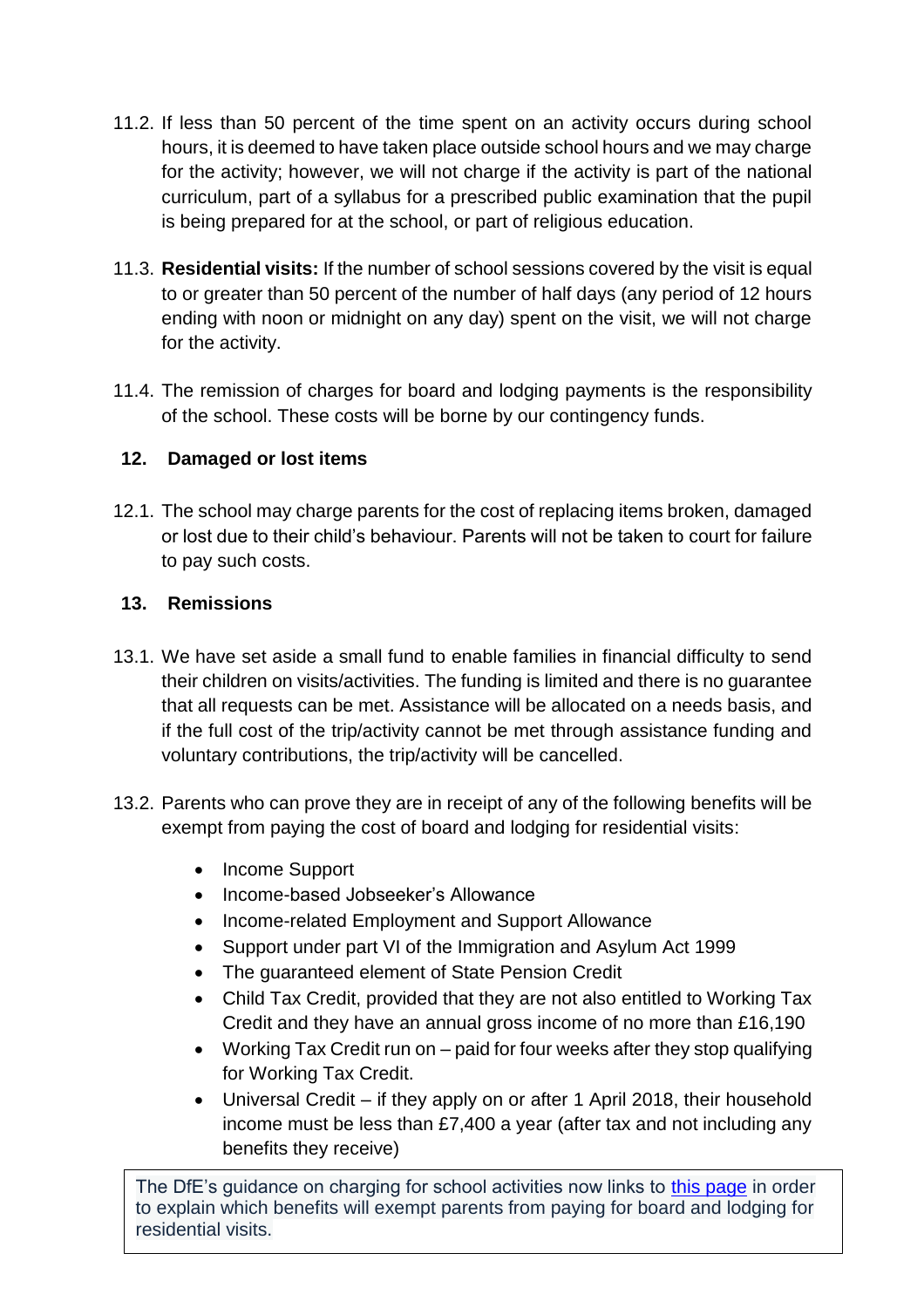13.3. To request assistance, parents should contact Mrs Claire Roberts via: admin2012@welearn365.com

#### **14. School trip refunds**

- 14.1. All initial deposits for school trips will be non-refundable. Parents will be informed of this when they are provided with initial information about the trip.
- 14.2. In the event that the school has to cancel a trip due to foreseen circumstances, parental contributions will be refunded.
- 14.3. In the event that a school trip is cancelled due to unforeseen circumstances, it is at the headteacher's discretion as to whether a refund is given to parents. The headteacher will consult the governing board on the matter, taking into account the cost to the school, including alternative provision cost.
- 14.4. In the event that a school trip is postponed due to unforeseen circumstances, it is at the headteacher's discretion as to what happens with the parental contributions for the trip. The headteacher will discuss options with the governing board, which could include carrying forward the money until the trip takes place, transferring the money to another trip, or refunding parents.
- 14.5. In the event that a pupil or their parents cancel their place on a trip, it is at the headteacher's discretion as to whether a refund is given to parents. The headteacher will consult the governing board on the matter, taking into account the reason for cancellation, whether the school will be reimbursed for the pupil's place on the trip, and whether the place on the trip can be offered to another pupil.
- 14.6. Where a pupil or their parents have previously cancelled a place on a trip and received a full refund, the school has the right to refuse to allow the pupil to attend future trips and visits.
- 14.7. In the event that a pupil cannot attend a trip at the last minute (e.g. due to illness), it is at the headteacher's discretion as to whether a refund is given to parents. The headteacher will consult the governing board on the matter, taking into account whether the school will be reimbursed for the pupil's place on the trip and whether the place on the trip can be offered to another pupil.
- 14.8. Once trip arrangements have been booked and confirmed, if contributions exceed the total cost of the trip, a refund will be given where the excess if greater than £**1 per pupil**. If the excess is less than £1 per pupil, this will be paid into the school's account.